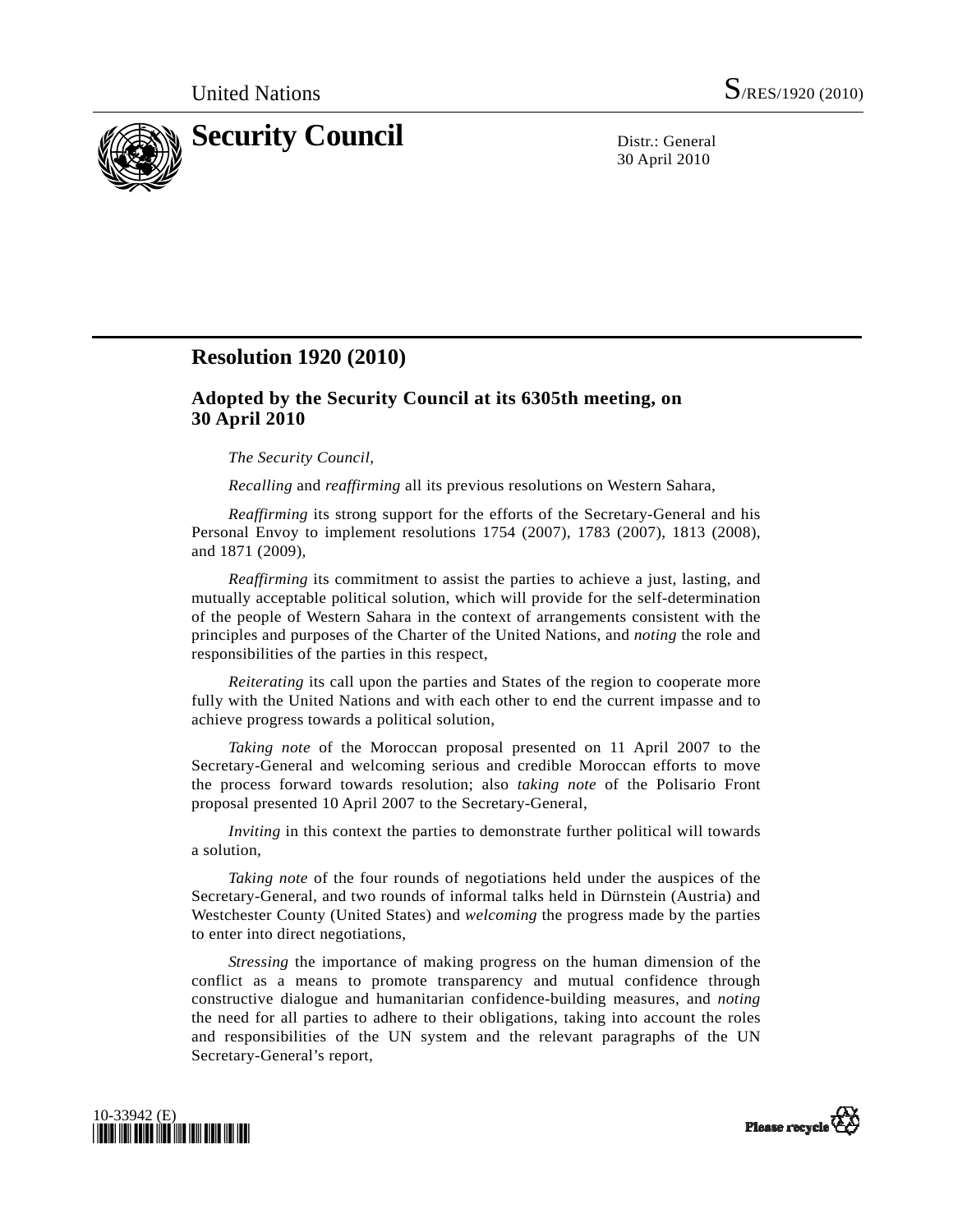*Welcoming* in this context the agreement of the parties expressed in the Communiqué of the Personal Envoy of the Secretary-General for Western Sahara of 18 March 2008 and looking forward to the inauguration of family visits by land, and the resumption of the existing programme by air, and encouraging the parties to cooperate with the United Nations High Commissioner for Refugees in implementing their agreement,

*Welcoming* the commitment of the parties to continue the process of negotiations through the United Nations-sponsored talks,

*Recognizing* that the consolidation of the status quo is not acceptable in the long term, and *noting further* that progress in the negotiations is essential in order to improve the quality of life of the people of Western Sahara in all its aspects,

*Affirming* support for the Secretary-General's Personal Envoy for Western Sahara Ambassador Christopher Ross, and his work in facilitating negotiations between the parties and also *welcoming* his recent visit to the region and ongoing consultations with the parties and neighbouring states,

*Welcoming* the appointment of the Special Representative of the Secretary-General for Western Sahara and Head of MINURSO Hany Abdel-Aziz,

*Having considered* the report of the Secretary-General of 6 April 2010 (S/2010/175),

 1. *Reaffirms* the need for full respect of the military agreements reached with the United Nations Mission for the Referendum in Western Sahara (MINURSO) with regard to the ceasefire and *calls* on the parties to adhere fully to those agreements;

 2. *Welcomes* the parties' commitment to continue the process of holding small, informal talks in preparation for a fifth round of negotiations, and *recalls* its endorsement of the recommendation in the report of 14 April 2008 (S/2008/251) that realism and a spirit of compromise by the parties are essential to achieve progress in negotiations;

 3. *Calls* upon the parties to continue to show political will and work in an atmosphere propitious for dialogue in order to enter into a more intensive and substantive phase of negotiations, thus ensuring implementation of resolutions 1754 (2007), 1783 (2007), 1813 (2008), and 1871 (2009), and the success of negotiations; and affirms its strong support for the commitment of the Secretary-General and his Personal Envoy towards a solution to the question of Western Sahara in this context;

 4. *Calls* upon the parties to continue negotiations under the auspices of the Secretary-General without preconditions and in good faith, taking into account the efforts made since 2006 and subsequent developments, with a view to achieving a just, lasting, and mutually acceptable political solution, which will provide for the self-determination of the people of Western Sahara in the context of arrangements consistent with the principles and purposes of the Charter of the United Nations, and noting the role and responsibilities of the parties in this respect;

5. *Invites* Member States to lend appropriate assistance to these talks;

 6. *Requests* the Secretary-General to keep the Security Council informed on a regular basis on the status and progress of these negotiations under his auspices and express its intention to meet to receive and discuss his report;